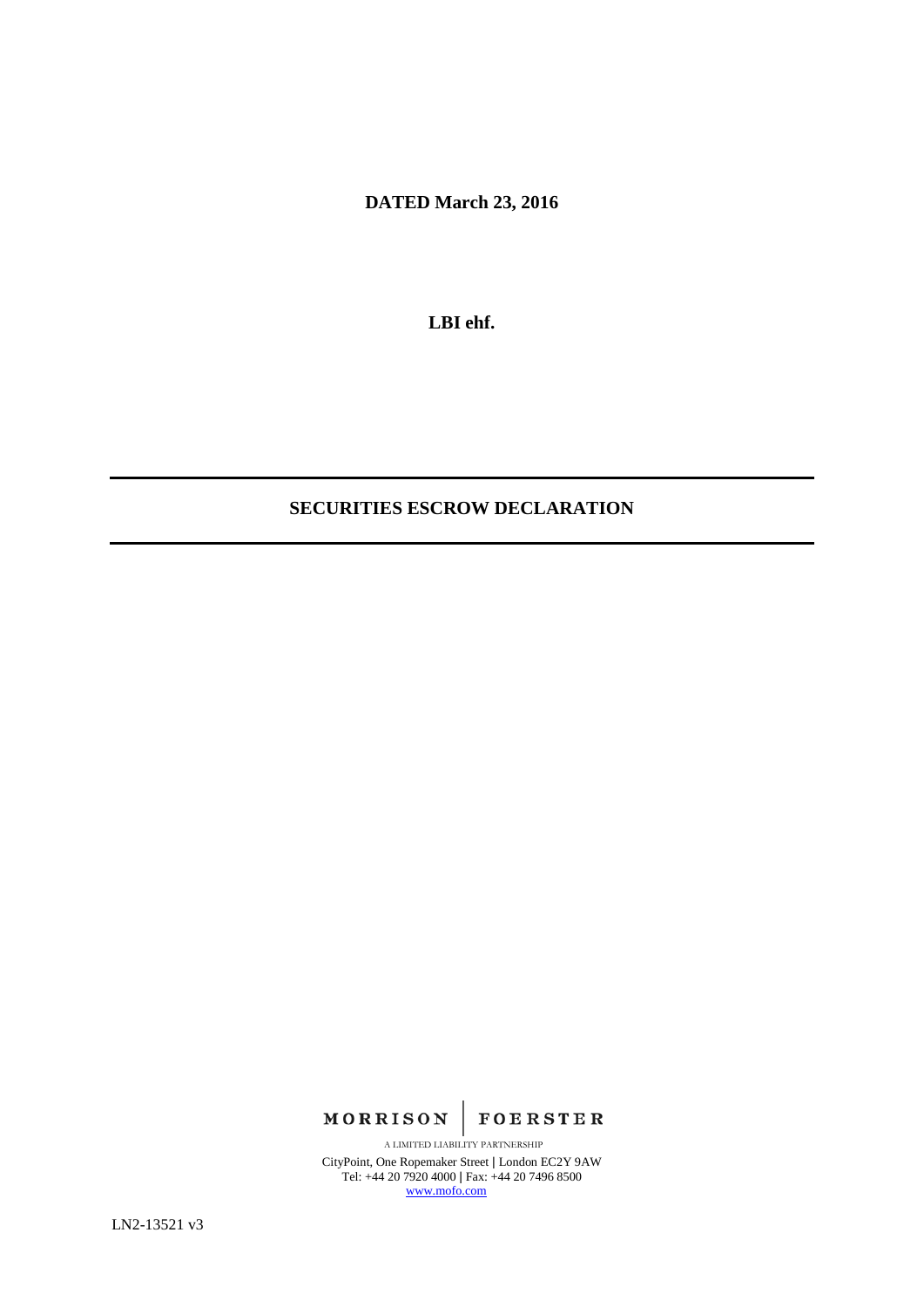## **THIS SECURITIES ESCROW DECLARATION**, dated March, 23 2016, is made by:

LBI ehf., a company incorporated and operating in Iceland with register number 540291-2259, whose registered office is at Álfheimar 74,104 Reykjavík, Republic of Iceland. In its capacity as holding the Escrowed Assets on the terms set out below, LBI ehf. is referred to as the "**Escrow Agent**".

## **RECITALS:**

- (A) LBI ehf. has issued Bonds and Shares pursuant to the Composition (in such capacity, the "**Issuer**");
- (B) for various reasons detailed in Section [2.1](#page-4-0) of this Agreement, certain Bonds and Shares will not, at the time of their issuance, be issued to certain Creditors;
- (C) pursuant to Article 103a paragraph 6 of the Act No. 161/2002 on Financial Undertakings, such Bonds and Shares may be held in escrow including in the circumstances set out in Section 2.1 of this Agreement;
- (D) the terms of the Composition and the Transaction Documents provide for such Bonds and Shares to be issued and held in the name of the Escrow Agent;
- (E) in accordance with the provisions of Article 103a paragraph 6 of the Act No. 161/2002 on Financial Undertakings, the Composition and the Transaction Documents, the Escrow Agent wishes to declare that it shall hold the Escrowed Assets in accordance with the terms of this Agreement and will act as Escrow Agent on the terms set out in this Agreement.

LBI declares itself to be Escrow Agent in relation to the Escrowed Assets on the terms set out below. This Securities Escrow Declaration shall be referred to herein as "**this Agreement**". This Agreement constitutes the Securities Escrow Agreement (as defined in the Composition and the Transaction Documents) and the Escrow Agent constitutes the Securities Escrow Agent (as defined in the Composition and the Transaction Documents).

### 1. **DEFINITIONS**

In this Agreement (including the Recitals):

"**113 Claim**" has the meaning given to it in the Conditions;

"**Account Bank**" means any bank at which the Escrowed Distribution Account is held from time to time;

"**Alternative Settlement**" has the meaning given to it in the Conditions;

"**Alternative Settlement Instruction**" has the meaning given to it in the Conditions;

"**Articles of Association**" means the amended articles of association of the Issuer adopted as part of the fulfilment of the Composition, as the same may be subsequently amended in accordance with their terms and applicable law;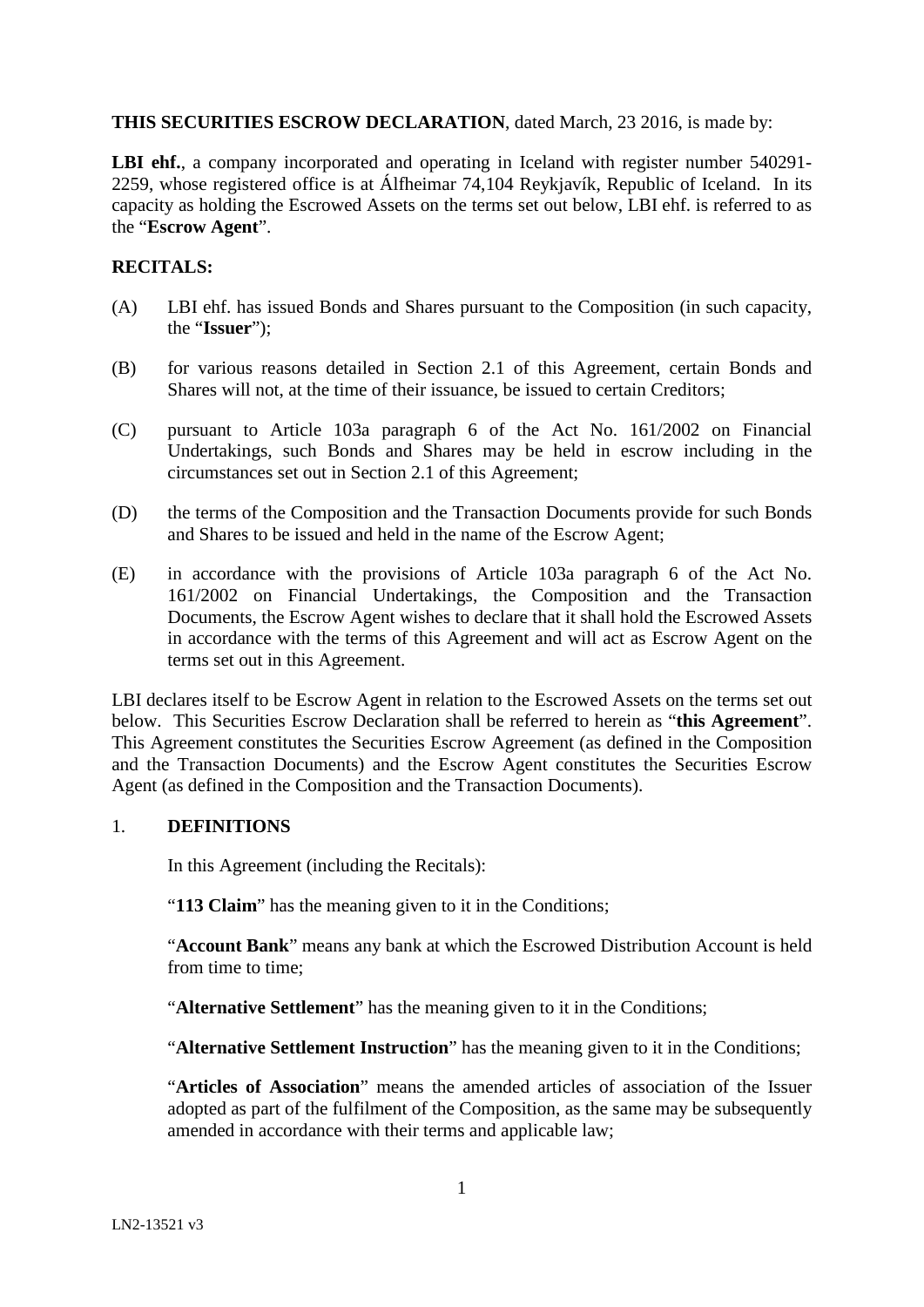"**Bond Interests**" has the meaning given to it in the Conditions;

"**Bonds**" means the convertible bonds due 2035 issued by the Issuer pursuant to the Composition;

"**Business Day**" means a day on which:

- a) commercial banks and foreign exchange markets settle payments generally in each of Reykjavík, Republic of Iceland, London, England; and
- b) in relation to any payment to be made in euros, the Trans European Automated Real Time Gross Settlement Express Transfer (TARGET2) System, or any successor thereof, is open for the settlement of payments;

"**Claim(s)**" has the meaning given to it in the Conditions;

"**Class A Shares**" has the meaning given to it in the Articles of Association;

"**Clearing System**" has the meaning given to it in the Conditions;

"**Composition**" has the meaning given to it in the Conditions;

"**Conditions**" means the terms and conditions of the Bonds;

"**Confirmation of Release**" means a notice from the Escrow Agent confirming the release of certain Escrowed Assets in the form set out in the Schedule to this Agreement;

"**Contingent Claim**" means any 113 Claim that is subject to conditions or otherwise contingent to the extent that its validity is subject to events that have not yet occurred;

"**Contingent Assets**" has the meaning given to it in Section [2.1;](#page-4-0)

"**Creditor**" means a person holding a 113 Claim who, but for the reasons listed in Section [2.1,](#page-4-0) is or may be entitled to receive an Escrowed Asset pursuant to the terms of the Composition (including the holder of a Contingent Claim or a Disputed Claim);

"**Creditor Sub-ledgers**" has the meaning given to it in Section [4.1.](#page-6-0)

"**Definitive Certificates**" has the meaning given to it in the Conditions;

"**Disputed Claim**" has the meaning given to it in the Conditions;

"**Disputed Assets**" has the meaning given to it in Section [2.1;](#page-4-0)

"**Distributions**" means any distributions of cash on the Bonds, Bond Interests or Shares held by the Escrow Agent, including distributions in the form of:

- a) payments of principal on Bonds or Bond Interests held in escrow;
- b) dividend payments on any Shares held in escrow;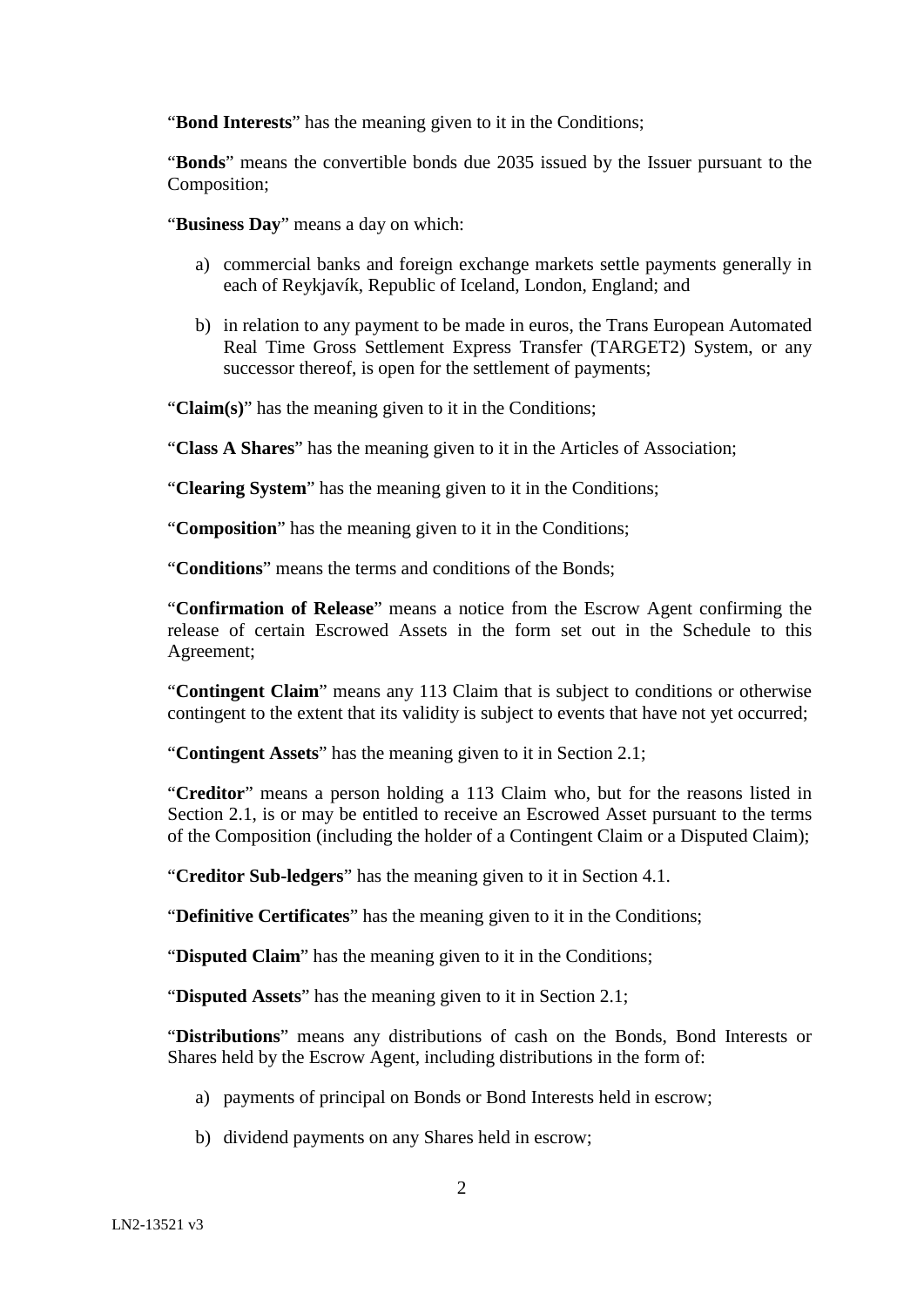- c) any interest accrued on amounts in the Escrowed Distributions Account; and
- d) any payment or distribution resulting from a right to share in a consolidation, reconstruction, reorganisation, amalgamation or merger in relation to a Share or Bond;

"**Escrowed Distributions Account**" means an account in the name of the Escrow Agent, held with the Account Bank on such terms as shall be agreed between the Escrow Agent and the Account Bank for the purpose of receipt of Distributions;

"**Escrowed Assets**" has the meaning given to it in Section [2.1;](#page-4-0)

"**Ledger**" has the meaning given to it in the Paying, Transfer and Conversion Agency Agreement;

"**Paying, Transfer and Conversion Agency Agreement**" means the paying, transfer and conversion agency agreement dated March 23, 2016 between, among others, U.S. Bank National Association as principal paying transfer and conversion agent and the Issuer;

"**Principal Paying, Transfer and Conversion Agent**" means U.S. Bank National Association acting in its capacity as principal paying, transfer and conversion agent for the Bonds under the Paying, Transfer and Conversion Agency Agreement, or any successor principal paying, transfer and conversion agent for the time being so appointed;

"**Proceedings**" has the meaning given to it in Section [7.1;](#page-9-0)

"**Register**" has the meaning given to it in the Conditions;

"**Registrar**" means U.S. Bank National Association acting in its capacity as registrar under the Paying, Transfer and Conversion Agency Agreement, or any successor or additional Registrar for the time being so appointed;

"**Restricted Assets**" has the meaning given to it in Section [2.1;](#page-4-0)

"**Shares**" means:

- a) any Class A Shares issued under the Composition;
- b) on the conversion of the Bonds into Class A Shares pursuant to the Conditions, the resulting Class A Shares;

"**Share Register**" means the register of members of the Issuer;

"**Transaction Documents**" has the meaning given to it in the Conditions;

"**Unrestricted Assets**" has the meaning given to it in Section [2.1;](#page-4-0) and

"**Voting Rights**" means any voting rights attached to a Bond, Bond Interest or a Share.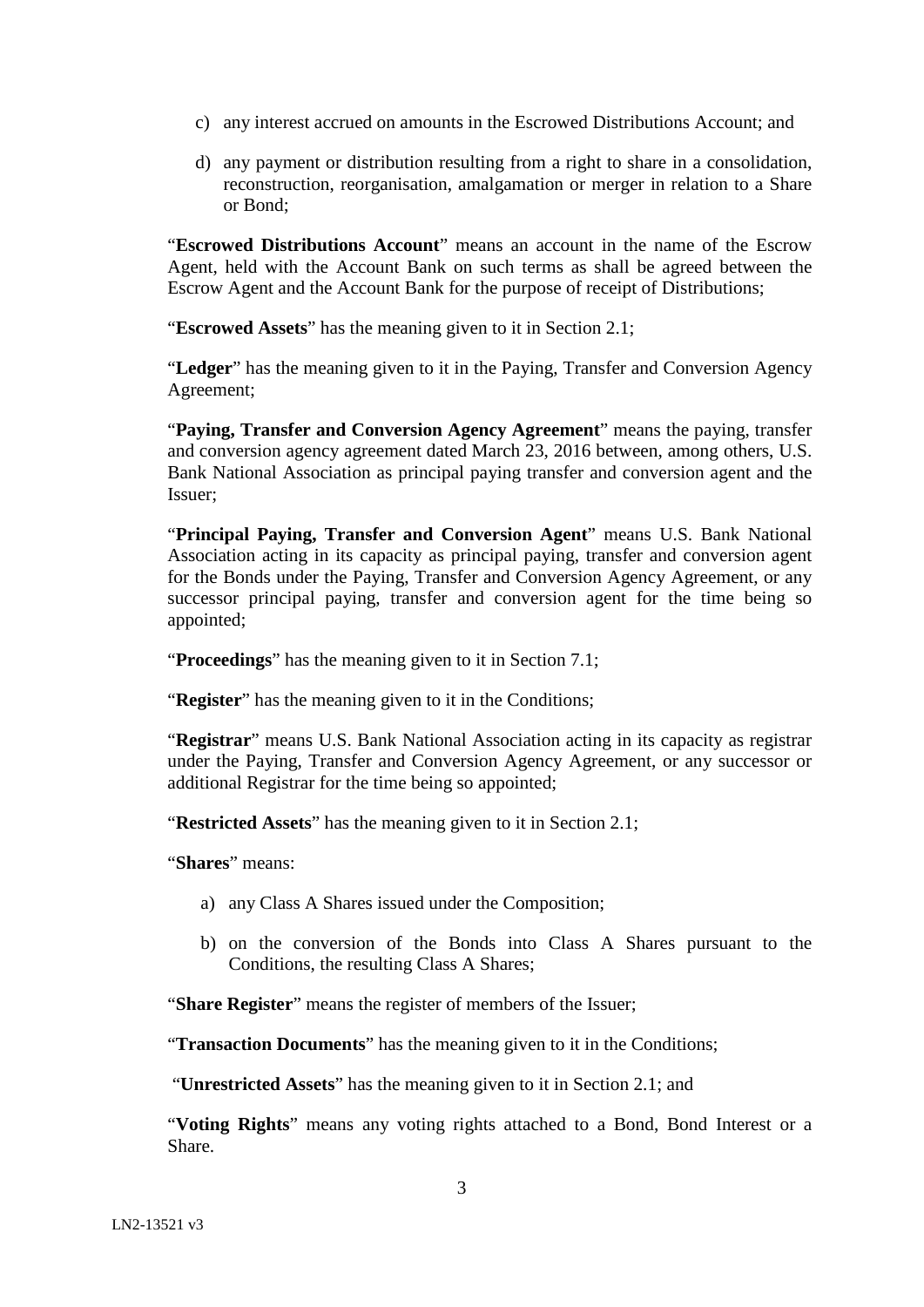## 2. **DECLARATION OF ESCROW**

- <span id="page-4-0"></span>2.1 The Escrow Agent declares itself to hold in escrow for the benefit of the Creditors in accordance with (i) Article 103a paragraph 6 of the Act No. 161/2002 on Financial Undertakings, (ii) the Composition and (iii) the Transaction Documents:
	- (i) any Bonds or Bond Interests (as applicable), Shares and Distributions that have not been issued or made by the Issuer to the relevant Creditor because the Issuer is not satisfied, in its absolute discretion, that such issuance or distribution would not breach any applicable securities laws, or other applicable laws relating to such distribution (the "**Restricted Assets**");
	- (ii) any Bonds or Bond Interests (as applicable) and Distributions that have not been issued or made by the Issuer to the relevant Creditor because the Creditor has not provided:
		- (a) adequate instructions and/or information to the Issuer and/or the Registrar to enable it to issue or distribute such Bonds or Bond Interests (as applicable) or Distributions to such Creditor; and/or
		- (b) any applicable know-your-client information to the Issuer and/or the Registrar to enable it to issue or register such Bonds or Bond Interests (as applicable) in the Register in the name of such Creditor

(the "**Unrestricted Assets**");

- (iii) Bonds or Bond Interests (as applicable) issued for the purpose of satisfying all Disputed Claims, following the final resolution of or judgment on any Disputed Claims, together with any Distributions made thereon (the "**Disputed Assets**"); and
- (iv) Bonds or Bond Interests (as applicable) issued for the purpose of satisfying all Contingent Claims, following the occurrence of, or satisfaction of, the relevant contingencies, together with any Distributions made thereon (the "**Contingent Assets**")

(together the "**Escrowed Assets**").

- 2.2 The Escrow Agent shall hold the Escrowed Assets in accordance with the terms and conditions of this Agreement and any applicable statutory requirements pursuant to Icelandic law.
- 2.3 The Escrow Agent declares that it shall hold the Escrowed Assets on behalf of the Creditors which may become entitled to receive them, until their release under Clause 6 of this Agreement. Until such release the Escrowed Assets will not at any time be treated as assets of the Escrow Agent. The Escrow Agent declares that it shall keep the Escrowed Assets clearly separate from any other assets of the Escrow Agent, by establishing and maintaining the Creditor Sub-ledgers in accordance with Clause 4 of this Agreement.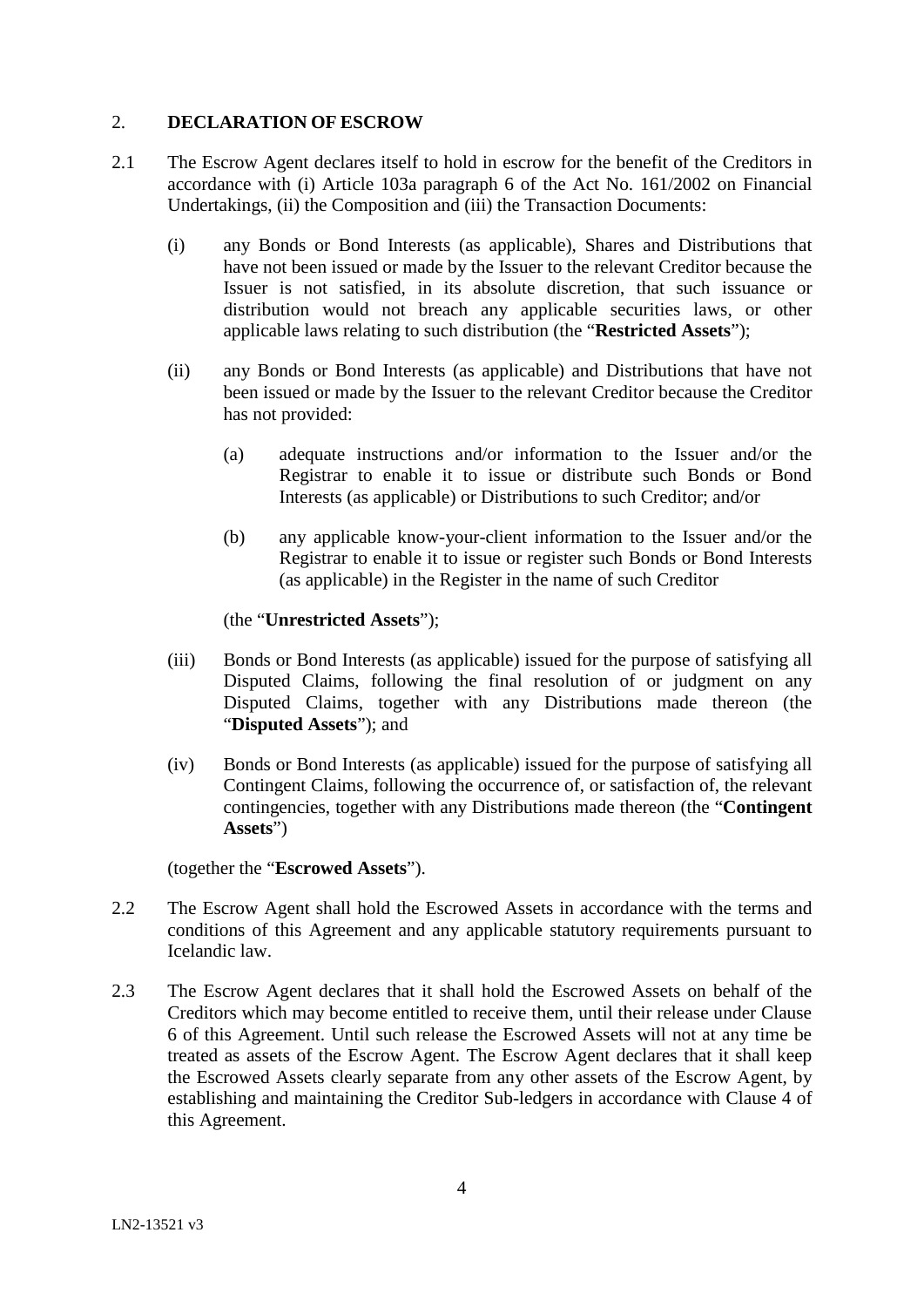- 2.4 The Escrow Agent shall make this Agreement available on the Bondholder Website (as defined in the Transaction Documents) and use its reasonable endeavours to notify each Creditor that Escrowed Assets are held for the benefit or potential benefit of such Creditor. The Escrow Agent shall also provide such information as any such Creditor may reasonably request as to the circumstances in which the relevant Escrowed Assets could be delivered or transferred to such Creditor.
- 2.5 The Escrow Agent may, at any time, enter into an agreement or arrangement with a third party entity pursuant to which such third party will be appointed as a successor escrow agent on such terms as shall be agreed by the escrow agreement and such third party but always in compliance with the provisions of Article 103a paragraph 6 of the Act No. 161/2002 on Financial Undertakings, the Composition and the Transaction Documents.

## 3. **ESCROWED ASSETS**

- 3.1 Upon the issuance of the Bonds, the Issuer shall direct the Registrar to register the Escrow Agent as the holder of each of the Bonds (or if applicable, the Bond Interests in respect of each of the Bonds) that is an Escrowed Asset in the Ledger established and maintained by the Registrar on the date of this Agreement.
- 3.2 Upon delivery of the Shares, the Issuer shall register in the Share Register any Shares which are regarded as or otherwise constitute Escrowed Assets, and such registration shall correspond with the registration of Bonds in the Ledger as set out in Section 3.1 above so that any Stapling Requirement (as defined in the Composition and the Transaction Documents) is met.
- 3.3 In the event that an Alternative Settlement occurs in relation to the Bonds pursuant to condition 7 of the Conditions, the Escrow Agent shall, in connection with such Alternative Settlement, take steps to have itself registered as the holder of the relevant Bond Interests in the relevant Clearing System(s) and to provide Alternative Settlement Instructions in connection therewith.
- 3.4 In the event that Definitive Certificates are issued in relation to the Bonds pursuant to the Conditions, the Escrow Agent shall take steps to have the Registrar register the Escrow Agent as the holder of the relevant Bonds in the Register and to provide all necessary instructions to the Registrar in connection therewith.
- 3.5 All Distributions will be held in the Escrowed Distributions Account at the Account Bank, including interest accruing on amounts in the Escrowed Distributions Account. Amounts standing to the credit of the Escrowed Distributions Account shall be held for the benefit of Creditors and the Issuer pro rata to their respective entitlement to Bonds or Bond Interests pending release in accordance with Section 6 of this Agreement. Any losses in respect of the Escrowed Distributions Account shall be applied pro rata to Creditors and the Issuer on the same basis. It is currently envisaged that the initial Account Bank will be U.S. Bank National Association, subject to the Escrow Agent agreeing satisfactory terms with such entity.
- 3.6 Pending the release of any Escrowed Assets by the Escrow Agent in accordance with Section [6](#page-6-1) below, the Escrow Agent shall: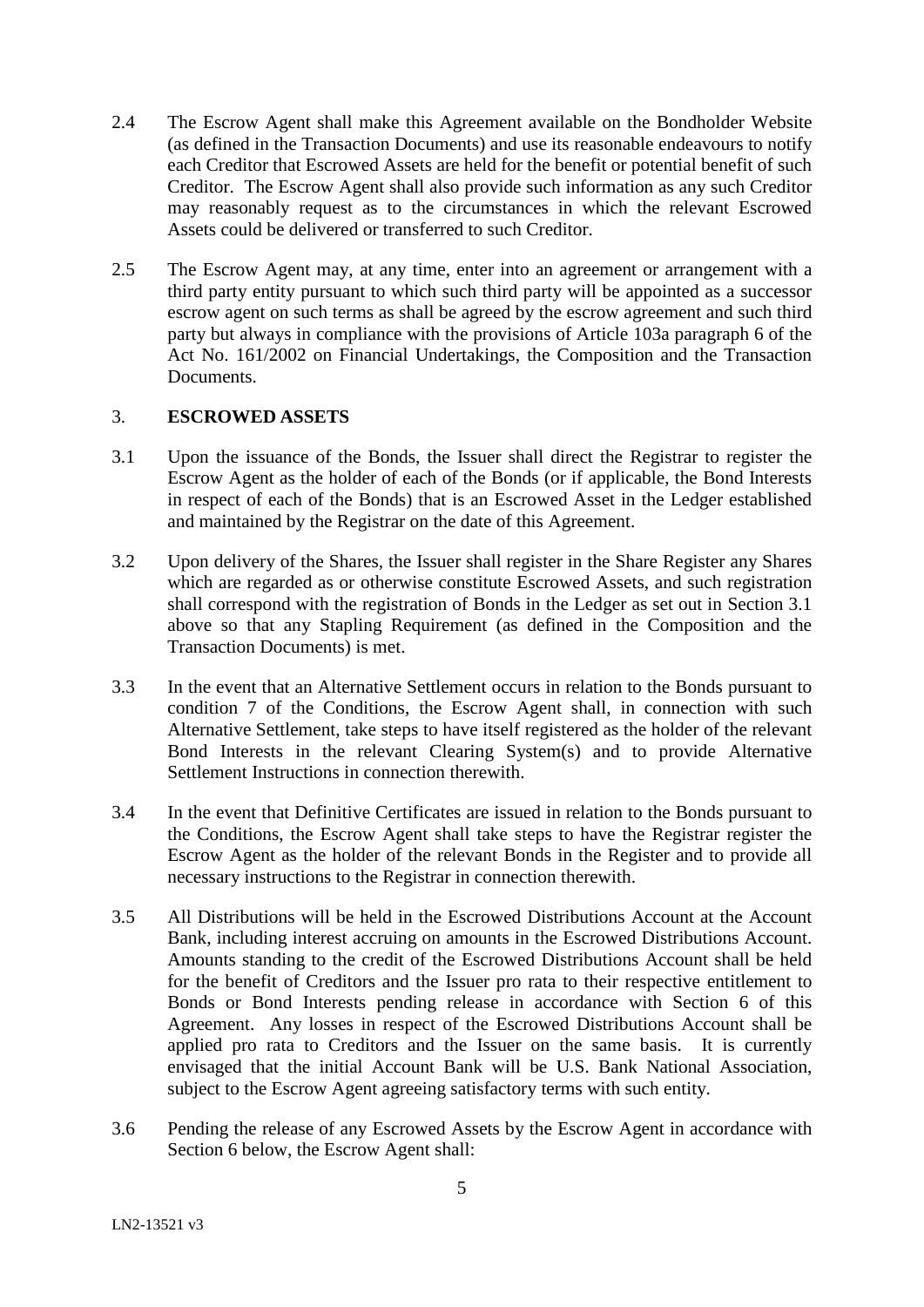- (i) hold the Escrowed Assets in accordance with the terms of this Agreement;
- (ii) safeguard the Escrowed Assets (including taking any actions a reasonable legal title holder would to protect the value of such assets); and
- (iii) not dispose of or encumber the Escrowed Assets.

#### 4. **MAINTENANCE OF SUB-LEDGERS**

- <span id="page-6-0"></span>4.1 The Escrow Agent shall create and keep up-to-date a sub-ledger for each Creditor (together, the "**Creditor Sub-ledgers**") to whom the Escrowed Assets are (subject to the terms of this Agreement) to be released which records details of all:
	- (i) Bonds or Bond Interests (as applicable);
	- (ii) Shares; and
	- (iii) dates and amounts of any Distributions, including any interest accrued on Distributions in the Escrowed Distributions Account which then form part of the Distributions,

held on behalf of such Creditor upon the terms of this Agreement, as well as all releases of Escrowed Assets to such Creditor.

4.2 The Escrow Agent shall provide an updated copy of the Creditor Sub-ledgers to the Registrar and the Account Bank on the first Business Day of each month.

## 5. **NON**-**EXERCISE OF VOTING RIGHTS**

The Escrow Agent may not exercise any Voting Rights in relation to any Escrowed Assets and shall have no liability whatsoever for not exercising such rights.

#### <span id="page-6-1"></span>6. **RELEASE OF ESCROWED ASSETS**

- <span id="page-6-2"></span>6.1 The Escrow Agent will promptly release and deliver:
	- (i) any Restricted Asset to a Creditor if such Creditor provides the Escrow Agent with:
		- (a) such evidence as the Escrow Agent may reasonably require to satisfy itself that such Creditor is entitled to receive such Restricted Asset and is able to receive it without breaching any applicable laws, including securities laws. Such evidence may, at the discretion of the Escrow Agent, include a legal opinion satisfactory to the Escrow Agent; and
		- (b) such information as the Escrow Agent may reasonably require to release such Restricted Asset to such Creditor, including but not limited to adequate instructions, know-your-client information and account information to enable it to distribute such Bonds or Bond Interests (as applicable), Shares or Distributions to such Creditor and such further information as would be required by the Registrar or the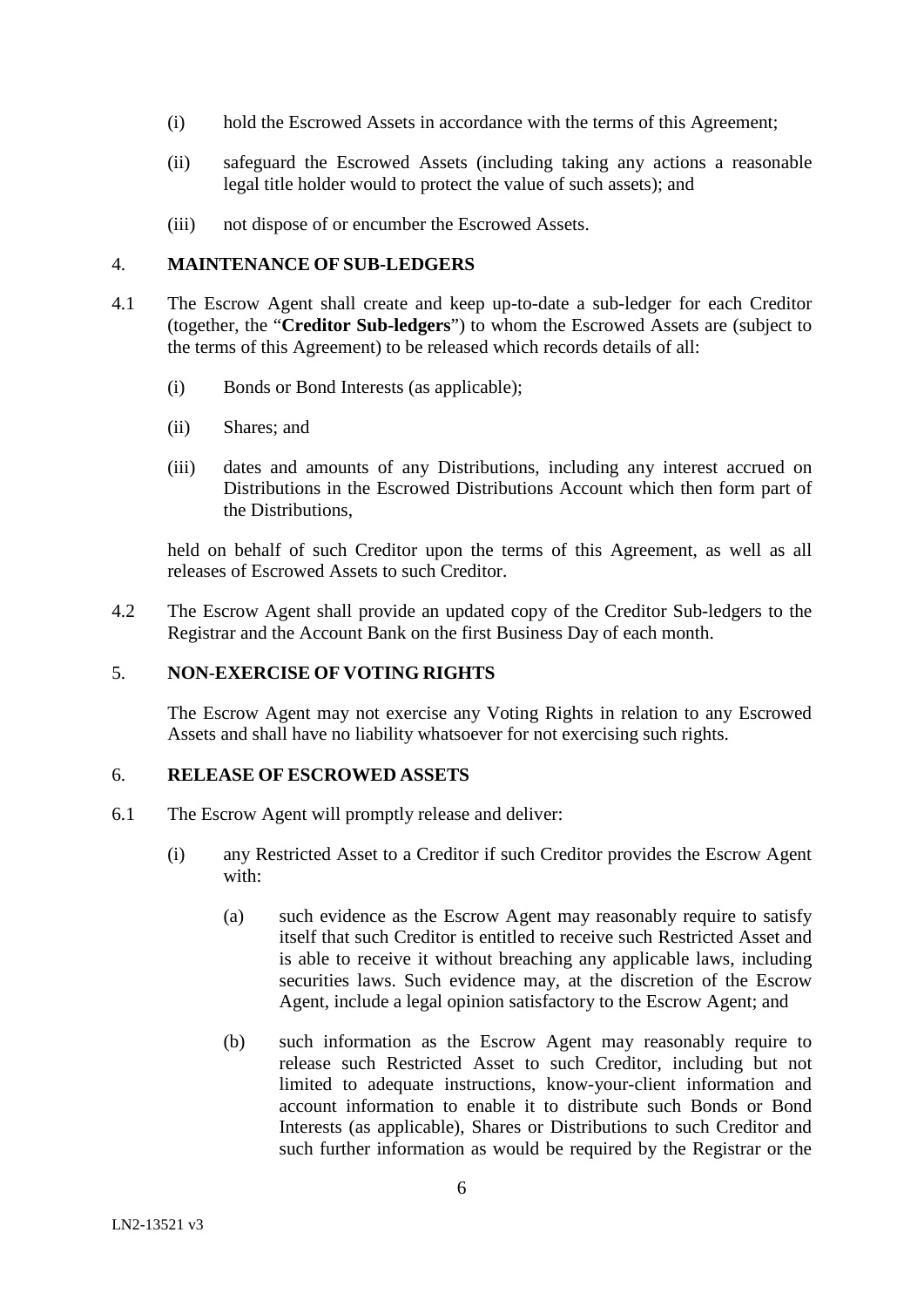Issuer in relation to registering relevant Bonds or Bond Interests for the benefit of such Creditor. The failure to provide such required information shall mean that the Escrowed Asset shall, subject to compliance with paragraph (a) above, be retained by the Escrow Agent as an Unrestricted Asset, and this shall be reflected in the relevant Creditor Sub-ledger;

- (ii) any Unrestricted Asset to a Creditor if such Creditor provides appropriate instructions, know-your-client information, account information (in the case of Distributions) and any other information:
	- (a) in the case of Unrestricted Assets that are Bonds, to the Registrar as required to enable it to transfer such Bonds or Bond Interests (as applicable) to such Creditor;
	- (b) in the case of Unrestricted Assets that are Shares, to the Issuer to enable it to transfer such Shares to such Creditor;
	- (c) in the case of Unrestricted Assets that are Distributions, to the Escrow Agent as required to enable it to transfer such Distributions to such Creditor; and
	- (d) in each case, providing such evidence as the Escrow Agent may reasonably require to satisfy itself (which may, at the discretion of the Escrow Agent, include a legal opinion satisfactory to the Escrow Agent) that such Creditor is entitled to receive the Unrestricted Asset and is able to receive it without breaching any applicable laws, including securities laws. The failure to provide such evidence that no applicable laws will be breached shall mean that such Escrowed Asset will be deemed to be a Restricted Asset, and this shall be reflected in the relevant Creditor Sub-ledger;
- <span id="page-7-0"></span>(iii) Disputed Assets to a Creditor, in the event that either (A) a judgment of the courts of Iceland establishes the validity of a Disputed Claim in favour of such Creditor to the extent that such Disputed Assets reflect such Creditor's entitlement as determined pursuant to such judgment and either (i) such judgment cannot be appealed or (ii) the Issuer confirms that it will not appeal such judgment, or (B) the Issuer accepts the validity of a Disputed Claim in favour of such Creditor to the extent that such Disputed Assets reflect such Creditor's entitlement as accepted by the Issuer and in either case the relevant Creditor provides:
	- (a) such information as the Escrow Agent may reasonably require to release such Disputed Asset to such Creditor, including but not limited to adequate instructions, know-your-client information and account information to enable it to distribute such Bonds or Bond Interests (as applicable) or Distributions to such Creditor. The failure to provide such required information shall mean that, subject to compliance with paragraph (b) below, the Escrowed Asset shall be retained by the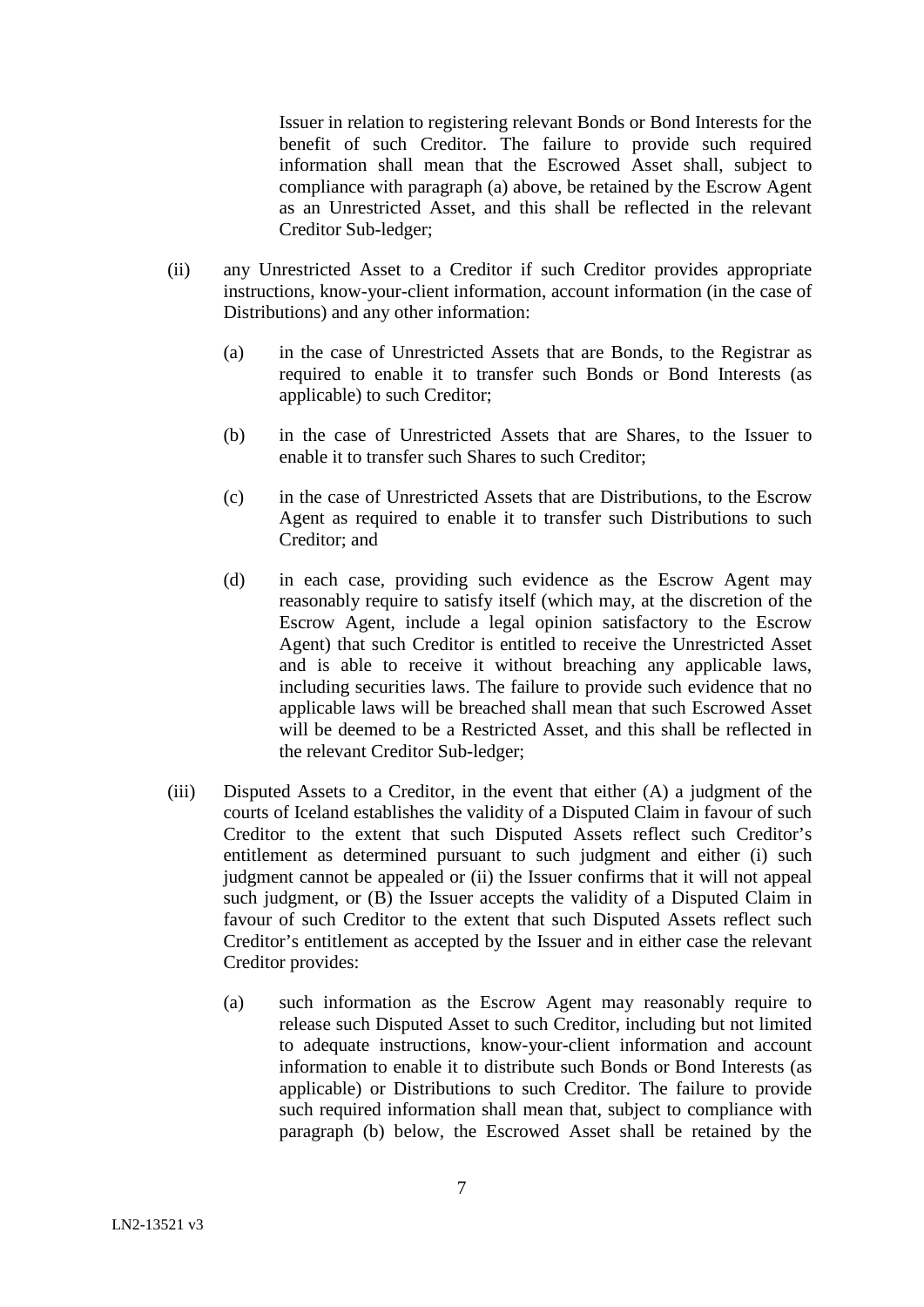Escrow Agent as an Unrestricted Asset, and this shall be reflected in the relevant Creditor Sub-ledger; and

- (b) such evidence as the Escrow Agent may reasonably require to satisfy itself (which may, at the discretion of the Escrow Agent, include a legal opinion satisfactory to the Escrow Agent) that such Creditor is entitled to receive such Disputed Asset and is able to receive it without breaching any applicable laws, including securities laws. The failure to provide such evidence that no applicable laws will be breached shall mean that the Escrowed Asset will be deemed to be a Restricted Asset, and this shall be reflected in the relevant Creditor Sub-ledger;
- <span id="page-8-0"></span>(iv) Contingent Assets to a Creditor, in the event that such Creditor provides the Escrow Agent with either (A) evidence satisfactory to the Escrow Agent that the relevant contingency has occurred to the extent that such Contingent Assets reflect such Creditor's entitlement as determined by the Escrow Agent or (B) a judgment of the courts of Iceland establishes the occurrence of such contingency in favour of such Creditor to the extent that such Contingent Assets reflect such Creditor's entitlement as determined pursuant to such judgment and either (i) such judgment cannot be appealed or (ii) the Issuer confirms that it will not appeal such judgment or (C) the Issuer accepts the validity of such Contingent Claim in favour of such Creditor to the extent that such Contingent Assets reflect such Creditor's entitlement as accepted by the Issuer and, in any such case, such Creditor provides:
	- (a) such information as the Escrow Agent may reasonably require to release such Contingent Asset to such Creditor, including but not limited to adequate instructions, know-your-client information and account information to enable it to distribute such Bonds or Bond Interests (as applicable) or Distributions to such Creditor. The failure to provide such required information shall mean that, subject to compliance with paragraph (b) below, the Escrowed Asset shall be retained by the Escrow Agent as an Unrestricted Asset, and this shall be reflected in the relevant Creditor Sub-ledger; and
	- (b) such evidence as the Escrow Agent may reasonably require to satisfy itself (which may, at the discretion of the Escrow Agent, include a legal opinion satisfactory to the Escrow Agent) that such Creditor is entitled to receive such Contingent Asset and is able to receive it without breaching any applicable laws, including securities laws. The failure to provide such evidence that no applicable laws will be breached shall mean that the Escrowed Asset will be deemed to be a Restricted Asset, and this shall be reflected in the relevant Creditor Sub-ledger;
- <span id="page-8-1"></span>6.2 If, and to the extent that, the Escrow Agent determines at any time in relation to a Creditor that the conditions specified in Sections [6.1\(iii\)](#page-7-0) or [\(iv\)](#page-8-0) cannot be satisfied in favour of such Creditor, the Escrow Agent shall, subject always to Condition 8 of the Bonds, release and deliver Disputed Assets and/or Contingent Assets for the benefit of itself to the extent that such Disputed Assets and/or Contingent Assets reflect the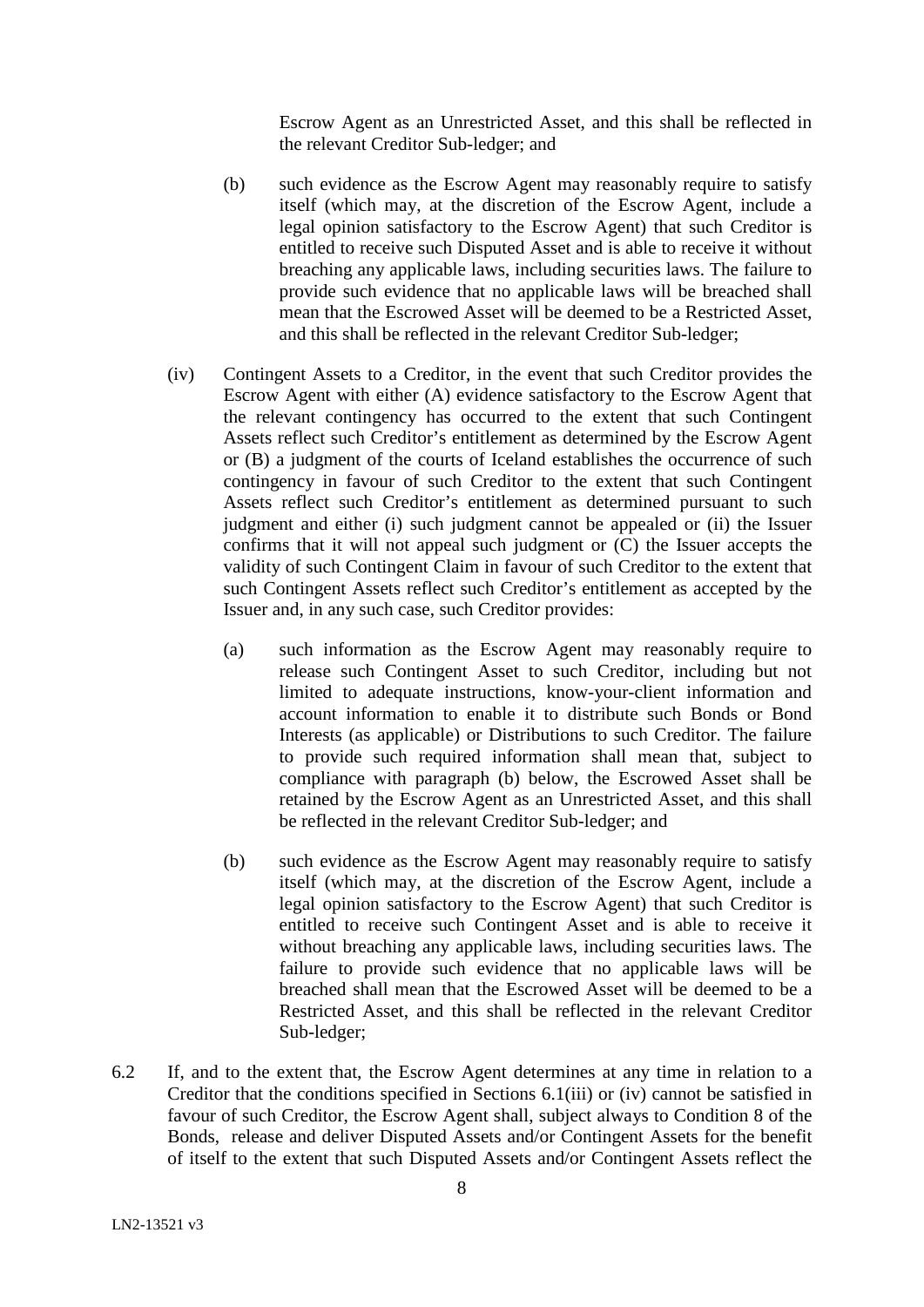portion of the relevant Disputed Claim and/or Contingent Claim that the Escrow Agent so determines cannot be satisfied in favour of the relevant Creditor.

6.3 Promptly after the Escrow Agent has released and delivered Escrowed Assets in accordance with Sections [6.1](#page-6-2) or [6.2](#page-8-1) above, the Escrow Agent shall send the Registrar, the Account Bank and the relevant Creditor a Confirmation of Release, confirming that the specified Escrowed Assets have been released and delivered to the Creditor or to the Issuer in accordance with either Section [6.1](#page-6-2) or [6.1](#page-6-2) above.

## 7. **JURISDICTION AND GOVERNING LAW**

- <span id="page-9-0"></span>7.1 *Jurisdiction:* In relation to any legal action or proceedings arising out of or in connection with this Agreement ("**Proceedings**"), the Escrow Agent irrevocably submits to the jurisdiction of the courts of Iceland and waives any objection to Proceedings in such courts, whether on the grounds that the Proceedings have been brought in an inconvenient forum or otherwise.
- 7.2 *Governing Law:* This Agreement shall be governed by, and construed in accordance with, the laws of Iceland.

[Signature page overleaf]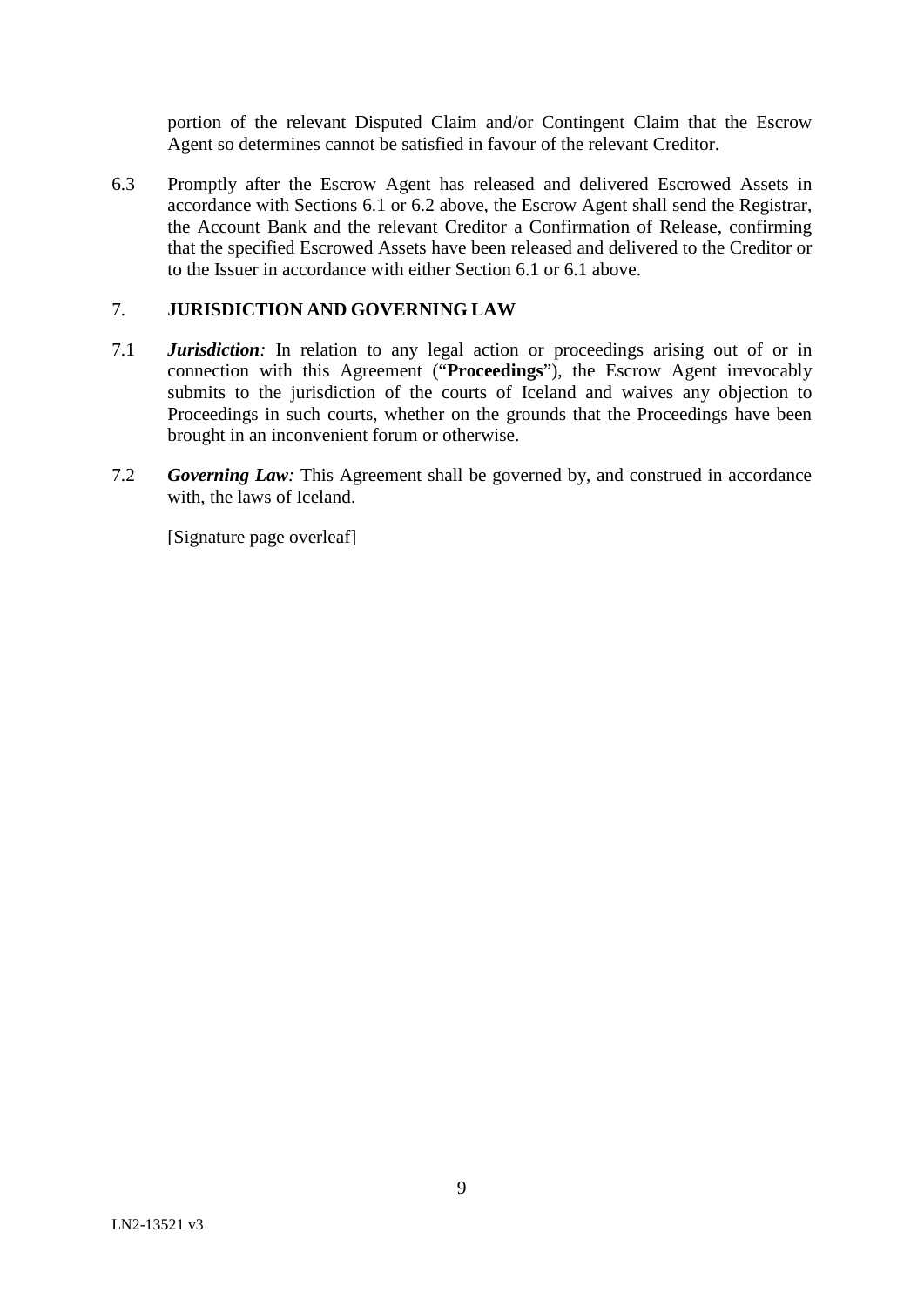**IN WITNESS WHEREOF**, the Escrow Agent agrees to be bound by the terms of this Agreement.

## **LBI ehf. in its capacity as Escrow Agent**

By: Halldor H. Backman (sign.)

………………………………………. Name: Title: Director By: Kristinn Bjarnason (sign.) ………………………………………. Name: Title: Director By: Herdis Hallmarsdottir (sign.) ………………………………………. Name:

Title: Director